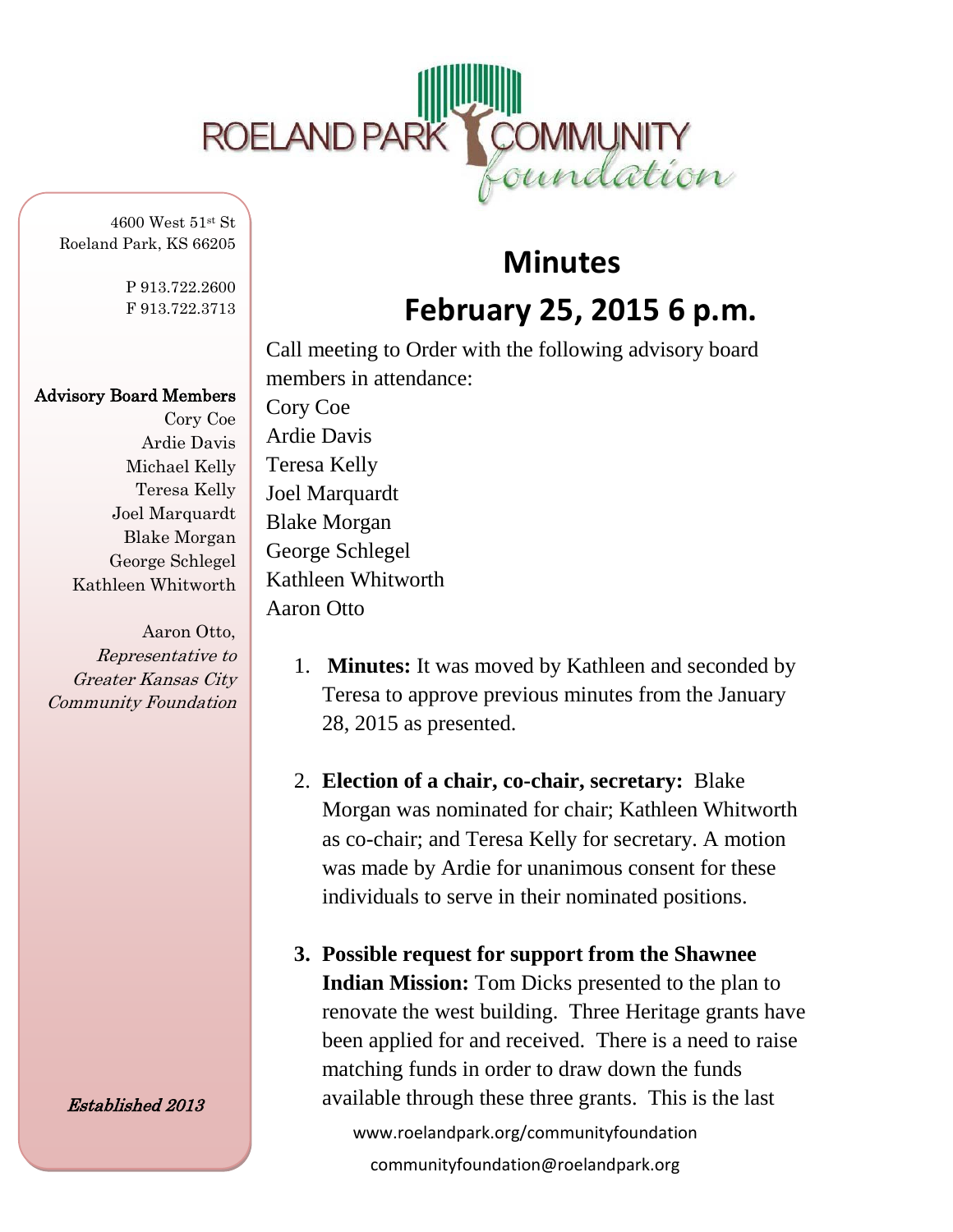

year of the Heritage grants. The SIM Foundation recently learned that it had received a \$42,000 Heritage grant. Based on volunteer hours and Christmas tree sales at the end of 2014 or in early 2015 over \$16,000 has been raised as part of the \$42,000 match.

Mr. Dicks asked the foundation advisory board if the Roeland Park Community Foundation was in a position to support a project outside the City since the SIM is a community asset. Currently all assets in the Roeland Park Community Foundation are dedicated to a specific bucket (i.e. arts, parks, community events, sustainability, community garden). Therefore their currently are no funds available to apply for.

There was a suggestion for the SIM Foundation to approach the City Council directly to ask for permission to include information in the next city newsletter which can include a direct appeal for support to the SIM Foundation and increase general awareness of the site.

**4. Discussion of a development plan-** There was a discussion about holding a single foundation fundraising event each year and allow donors to designate their funds to whichever donation bucket they support.

There was also a suggestion for a general fundraising letter for all needs. This approach was not very successful in the past.

www.roelandpark.org/communityfoundation communityfoundation@roelandpark.org